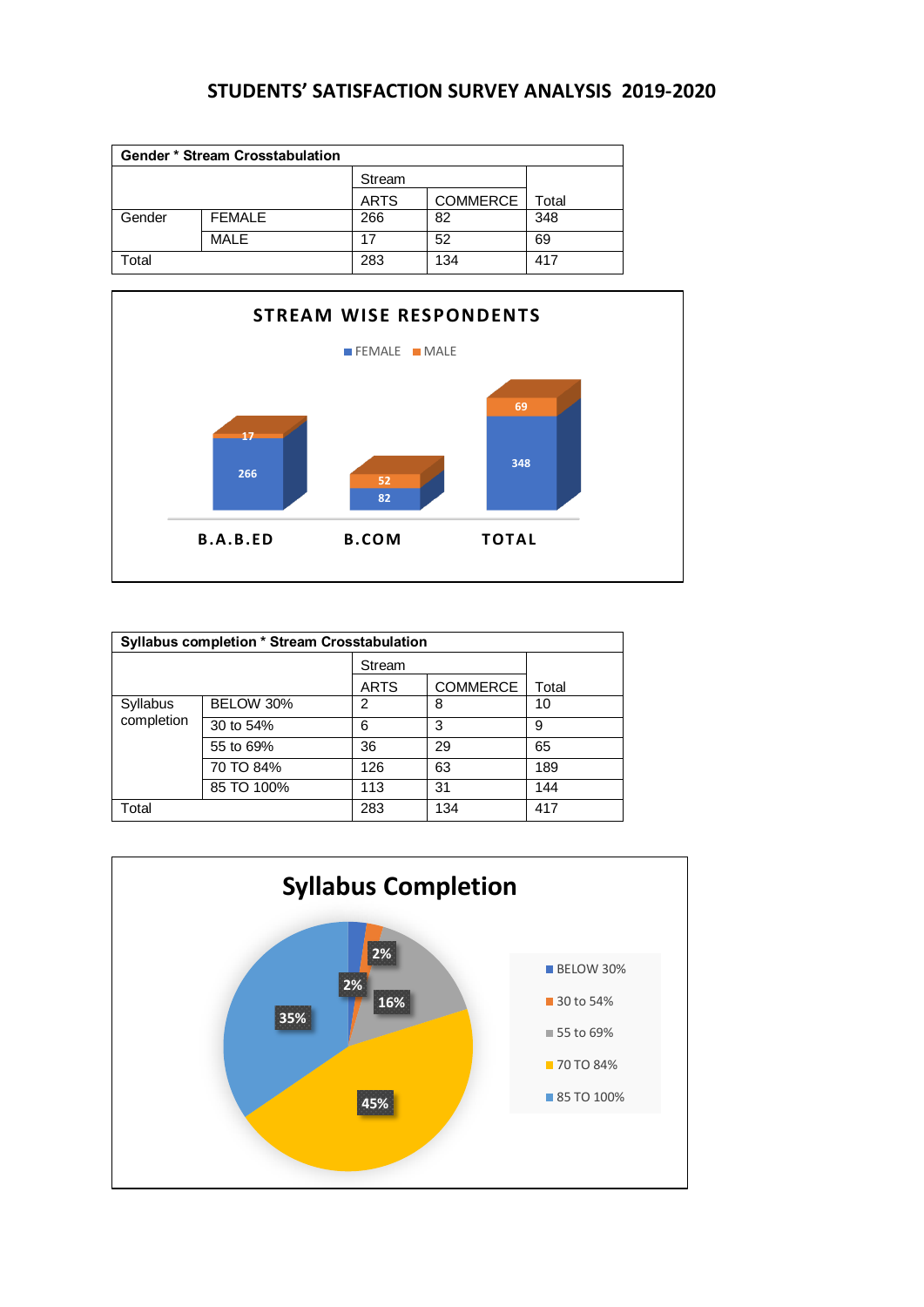| Stream * Teachers preparations Crosstabulation |           |                       |               |                       |                   |        |  |
|------------------------------------------------|-----------|-----------------------|---------------|-----------------------|-------------------|--------|--|
|                                                |           | Teachers preparations |               |                       |                   |        |  |
|                                                |           |                       |               |                       |                   |        |  |
|                                                |           | <b>INDIFFERENTLY</b>  | <b>POORLY</b> | <b>SATISFACTORILY</b> | <b>THOROUGHLY</b> | Total  |  |
| Stream                                         | B.A.B.Ed. | .4%                   | $1.1\%$       | 44.2%                 | 54.4%             | 100.0% |  |
|                                                | B.Com     | 3.0%                  | 1.5%          | 43.3%                 | 52.2%             | 100.0% |  |
| Total                                          |           | 1.2%                  | 1.2%          | 43.9%                 | 53.7%             | 100.0% |  |



|        | <b>Stream * Teachers Communication Skills Crosstabulation</b> |                                        |                                      |                                   |        |  |  |  |  |
|--------|---------------------------------------------------------------|----------------------------------------|--------------------------------------|-----------------------------------|--------|--|--|--|--|
|        |                                                               |                                        | <b>Teachers Communication Skills</b> |                                   |        |  |  |  |  |
|        |                                                               |                                        |                                      |                                   |        |  |  |  |  |
|        |                                                               | <b>GENERALLY</b><br><b>INEFFECTIVE</b> | JUST<br><b>SATISFACTORILY</b>        | <b>ALWAYS</b><br><b>EFFECTIVE</b> | Total  |  |  |  |  |
| Stream | B.A.B.Ed.                                                     | 2.8%                                   | 38.9%                                | 58.3%                             | 100.0% |  |  |  |  |
|        | B.Com                                                         | 3.0%                                   | 39.6%                                | 57.5%                             | 100.0% |  |  |  |  |
| Total  |                                                               | 2.9%                                   | 39.1%                                | 58.0%                             | 100.0% |  |  |  |  |

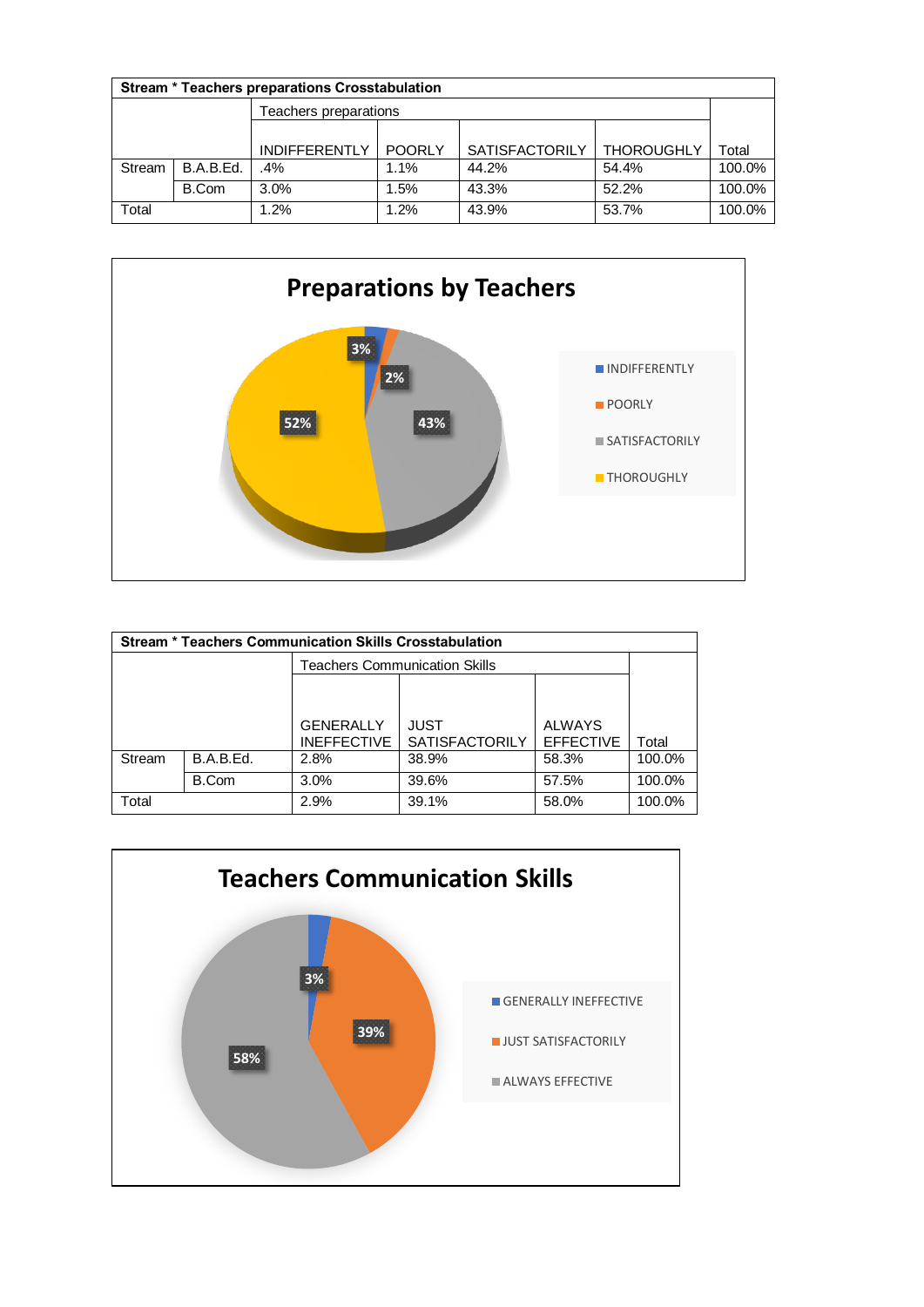|                                                 | Stream * Teacher's approach towards teaching Crosstabulation |             |             |        |                  |                  |        |  |  |
|-------------------------------------------------|--------------------------------------------------------------|-------------|-------------|--------|------------------|------------------|--------|--|--|
| Teacher's approach towards teaching             |                                                              |             |             |        |                  |                  |        |  |  |
|                                                 |                                                              | <b>POOR</b> | <b>FAIR</b> | GOOD   | <b>VERY GOOD</b> | <b>EXCELLENT</b> | Total  |  |  |
| Stream                                          | B.A.B.Ed.                                                    | $.4\%$      | 1.8%        | 21.6%  | 53.7%            | 22.6%            | 100.0% |  |  |
|                                                 | B.Com                                                        |             | 4.5%        | 18.7%  | 50.0%            | 26.9%            | 100.0% |  |  |
| 20.6%<br>2.6%<br>24.0%<br>Total<br>.2%<br>52.5% |                                                              |             |             | 100.0% |                  |                  |        |  |  |



| Stream * Fairness in the internal evaluation Crosstabulation |                                     |               |                                 |                                   |                               |                       |        |  |
|--------------------------------------------------------------|-------------------------------------|---------------|---------------------------------|-----------------------------------|-------------------------------|-----------------------|--------|--|
|                                                              | Fairness in the internal evaluation |               |                                 |                                   |                               |                       |        |  |
|                                                              |                                     | <b>UNFAIR</b> | <b>USUALLY</b><br><b>UNFAIR</b> | <b>SOMETIMES</b><br><b>UNFAIR</b> | <b>USUALLY</b><br><b>FAIR</b> | ALWAYS<br><b>FAIR</b> | Total  |  |
| Stream                                                       | B.A.B.Ed.                           | $.4\%$        | .4%                             | 12.4%                             | 47.3%                         | 39.6%                 | 100.0% |  |
|                                                              | B.Com                               |               |                                 | 14.9%                             | 26.1%                         | 59.0%                 | 100.0% |  |
| Total                                                        |                                     | .2%           | $.2\%$                          | 13.2%                             | 40.5%                         | 45.8%                 | 100.0% |  |

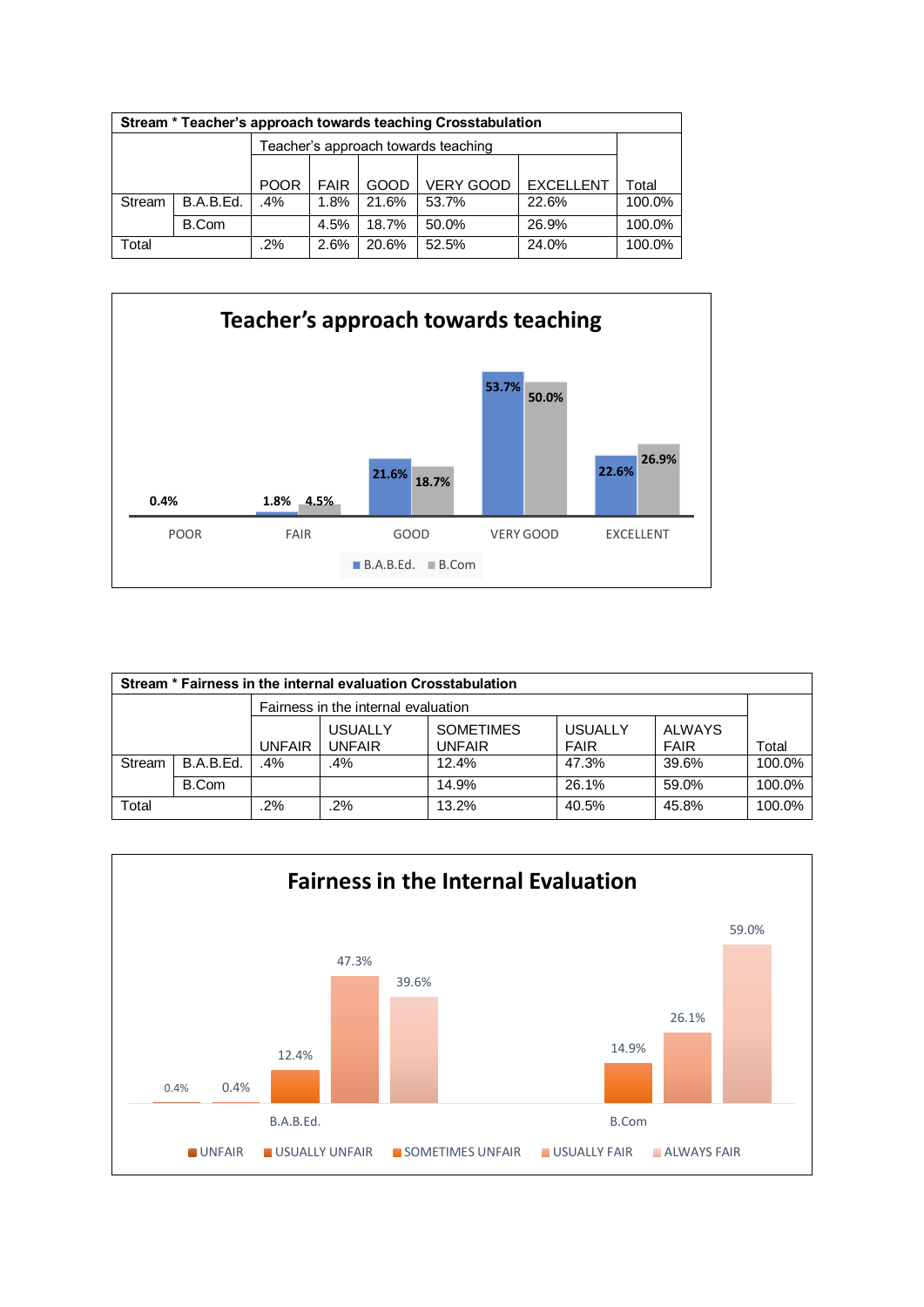| Stream * Promotes internship, student exchange, field visit Crosstabulation |           |              |        |                  |              |                  |        |  |
|-----------------------------------------------------------------------------|-----------|--------------|--------|------------------|--------------|------------------|--------|--|
| Promotes internship, student exchange, field visit                          |           |              |        |                  |              |                  |        |  |
|                                                                             |           |              |        |                  |              |                  |        |  |
|                                                                             |           | <b>NEVER</b> | RARELY | <b>SOMETIMES</b> | <b>OFTEN</b> | <b>REGULARLY</b> | Total  |  |
| Stream                                                                      | B.A.B.Ed. | 4.2%         | 8.1%   | 20.1%            | 34.3%        | 33.2%            | 100.0% |  |
|                                                                             | B.Com     | 3.0%         | 4.5%   | 21.6%            | 34.3%        | 36.6%            | 100.0% |  |
| Total<br>34.3%<br>34.3%<br>3.8%<br>20.6%<br>7.0%                            |           |              |        |                  | 100.0%       |                  |        |  |



| Stream * Teachers & Mentors help in cognitive, social and emotional growth Crosstabulation |           |            |                   |                                                                   |             |                      |        |  |  |
|--------------------------------------------------------------------------------------------|-----------|------------|-------------------|-------------------------------------------------------------------|-------------|----------------------|--------|--|--|
|                                                                                            |           |            |                   | Teachers & Mentors help in cognitive, social and emotional growth |             |                      |        |  |  |
|                                                                                            |           | NOT AT     |                   |                                                                   | <b>VERY</b> |                      |        |  |  |
|                                                                                            |           | <b>ALL</b> | <b>MARGINALLY</b> | <b>MODERATELY</b>                                                 | WELL        | <b>SIGNIFICANTLY</b> | Total  |  |  |
| <b>Stream</b>                                                                              | B.A.B.Ed. | $.4\%$     | 2.5%              | 23.0%                                                             | 55.8%       | 18.4%                | 100.0% |  |  |
|                                                                                            | B.Com     | $.5\%$     | .7%               | 17.2%                                                             | 58.2%       | 22.4%                | 100.0% |  |  |
| Total                                                                                      |           | .7%        | 1.9%              | 21.1%                                                             | 56.6%       | 19.7%                | 100.0% |  |  |

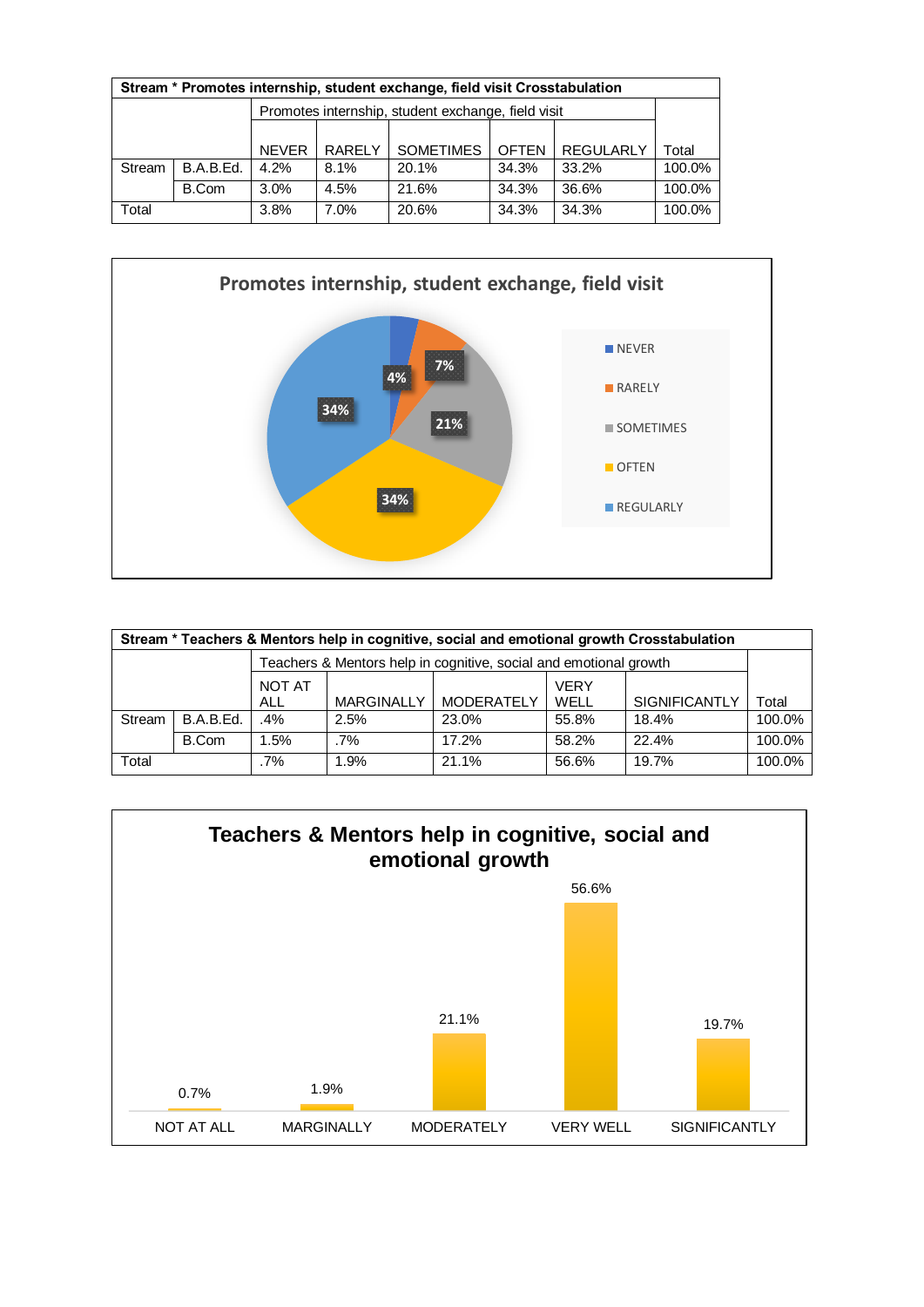|        |                                                           | Stream * College provides multiple opportunities to learn and grow Crosstabulation |                 |                |       |                 |        |
|--------|-----------------------------------------------------------|------------------------------------------------------------------------------------|-----------------|----------------|-------|-----------------|--------|
|        | College provides multiple opportunities to learn and grow |                                                                                    |                 |                |       |                 |        |
|        |                                                           |                                                                                    |                 |                |       |                 |        |
|        |                                                           |                                                                                    |                 |                |       |                 |        |
|        |                                                           | <b>STRONGLY</b>                                                                    |                 |                |       | <b>STRONGLY</b> |        |
|        |                                                           | <b>DISAGREE</b>                                                                    | <b>DISAGREE</b> | <b>NEUTRAL</b> | AGREE | <b>AGREE</b>    | Total  |
| Stream | B.A.B.Ed.                                                 |                                                                                    | 1.1%            | 17.0%          | 53.7% | 28.3%           | 100.0% |
|        | B.Com                                                     | 0.7%                                                                               | 0.7%            | 17.9%          | 44.8% | 35.8%           | 100.0% |
| Total  |                                                           | 0.2%                                                                               | 1.0%            | 17.3%          | 50.8% | 30.7%           | 100.0% |



| Stream * Teacher's inform expected competencies, Course & Program outcomes Crosstabulation |           |              |                                                                   |                                   |                |                             |        |  |
|--------------------------------------------------------------------------------------------|-----------|--------------|-------------------------------------------------------------------|-----------------------------------|----------------|-----------------------------|--------|--|
|                                                                                            |           |              | Teacher's inform expected competencies, Course & Program outcomes |                                   |                |                             |        |  |
|                                                                                            |           | <b>NEVER</b> | RARELY                                                            | OCCATIONALLY/<br><b>SOMETIMES</b> | <b>USUALLY</b> | <b>EVERY</b><br><b>TIME</b> | Total  |  |
| Stream                                                                                     | B.A.B.Ed. | $.4\%$       | 2.1%                                                              | 17.3%                             | 35.0%          | 45.2%                       | 100.0% |  |
|                                                                                            | B.Com     | 1.5%         | 1.5%                                                              | 13.4%                             | 32.1%          | 51.5%                       | 100.0% |  |
| Total<br>16.1%<br>34.1%<br>47.2%<br>$.7\%$<br>1.9%                                         |           |              |                                                                   | 100.0%                            |                |                             |        |  |

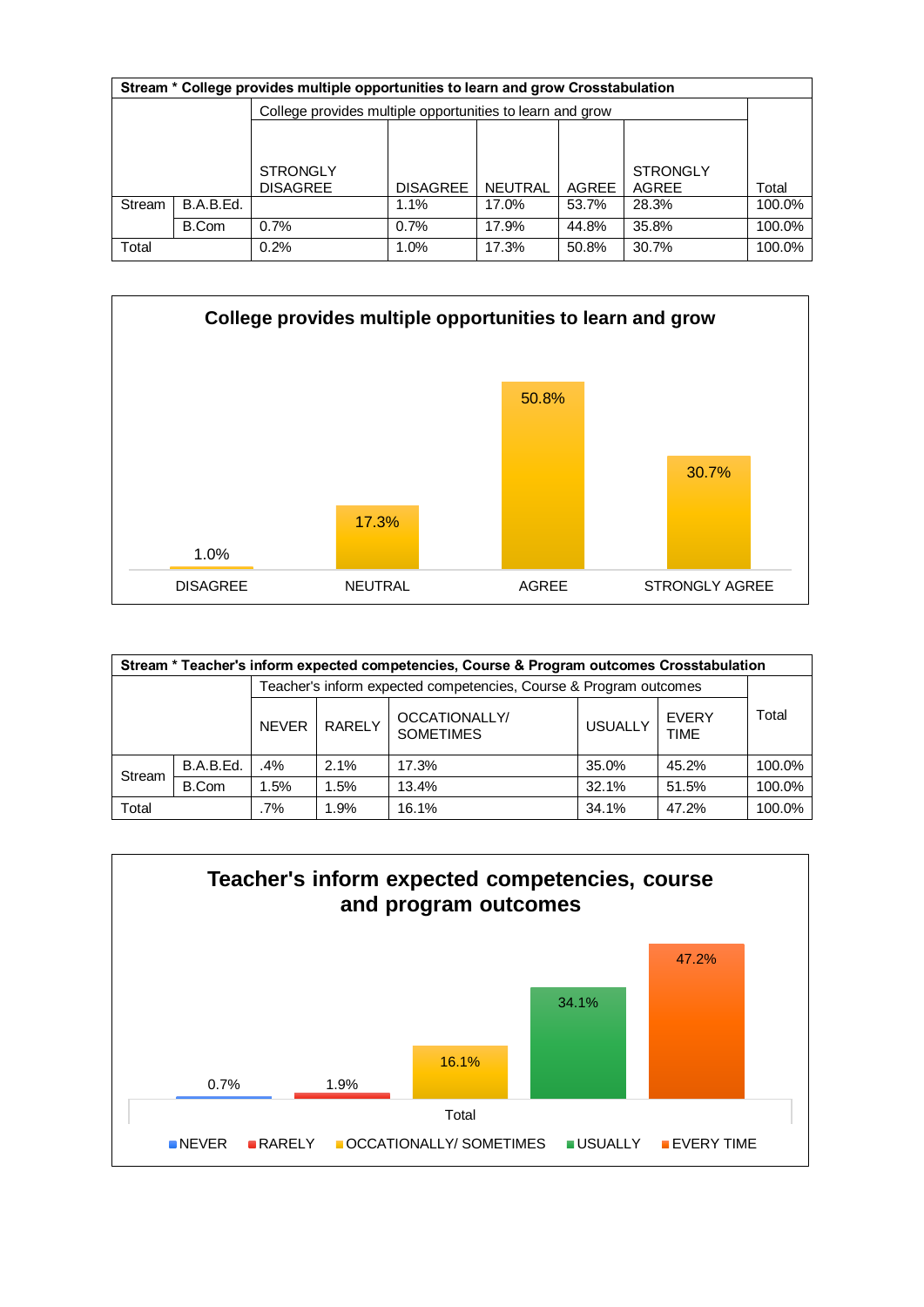|        | Stream * Mentor does follow-ups with you Crosstabulation |                             |                             |         |            |        |  |  |  |
|--------|----------------------------------------------------------|-----------------------------|-----------------------------|---------|------------|--------|--|--|--|
|        | Mentor does follow-ups with you                          |                             |                             |         |            |        |  |  |  |
|        |                                                          | I Don't<br>Have A<br>Mentor | Occasionally /<br>Sometimes | Usually | Every time | Total  |  |  |  |
| Stream | B.A.B.Ed.                                                | 1.1%                        | 12.4%                       | 48.4%   | 38.2%      | 100.0% |  |  |  |
|        | B.Com                                                    | 1.5%                        | 11.2%                       | 43.3%   | 44.0%      | 100.0% |  |  |  |
| Total  |                                                          | 1.2%                        | 12.0%                       | 46.8%   | 40.0%      | 100.0% |  |  |  |



| Stream * Teacher's illustrate the concepts with examples and applications Crosstabulation |           |        |                                                                  |         |                  |        |  |  |
|-------------------------------------------------------------------------------------------|-----------|--------|------------------------------------------------------------------|---------|------------------|--------|--|--|
|                                                                                           |           |        | Teacher's illustrate the concepts with examples and applications |         |                  |        |  |  |
|                                                                                           |           |        |                                                                  |         |                  |        |  |  |
|                                                                                           |           |        |                                                                  |         |                  |        |  |  |
|                                                                                           |           | RARELY | OCCASIONALLY/SOMETIMES                                           | USUALLY | <b>EVERYTIME</b> | Total  |  |  |
| Stream                                                                                    | B.A.B.Ed. | 1.8%   | 7.1%                                                             | 44.2%   | 47.0%            | 100.0% |  |  |
|                                                                                           | B.Com     | 2.2%   | 3.7%                                                             | 32.8%   | 61.2%            | 100.0% |  |  |
| Total                                                                                     |           | 1.9%   | 6.0%                                                             | 40.5%   | 51.6%            | 100.0% |  |  |

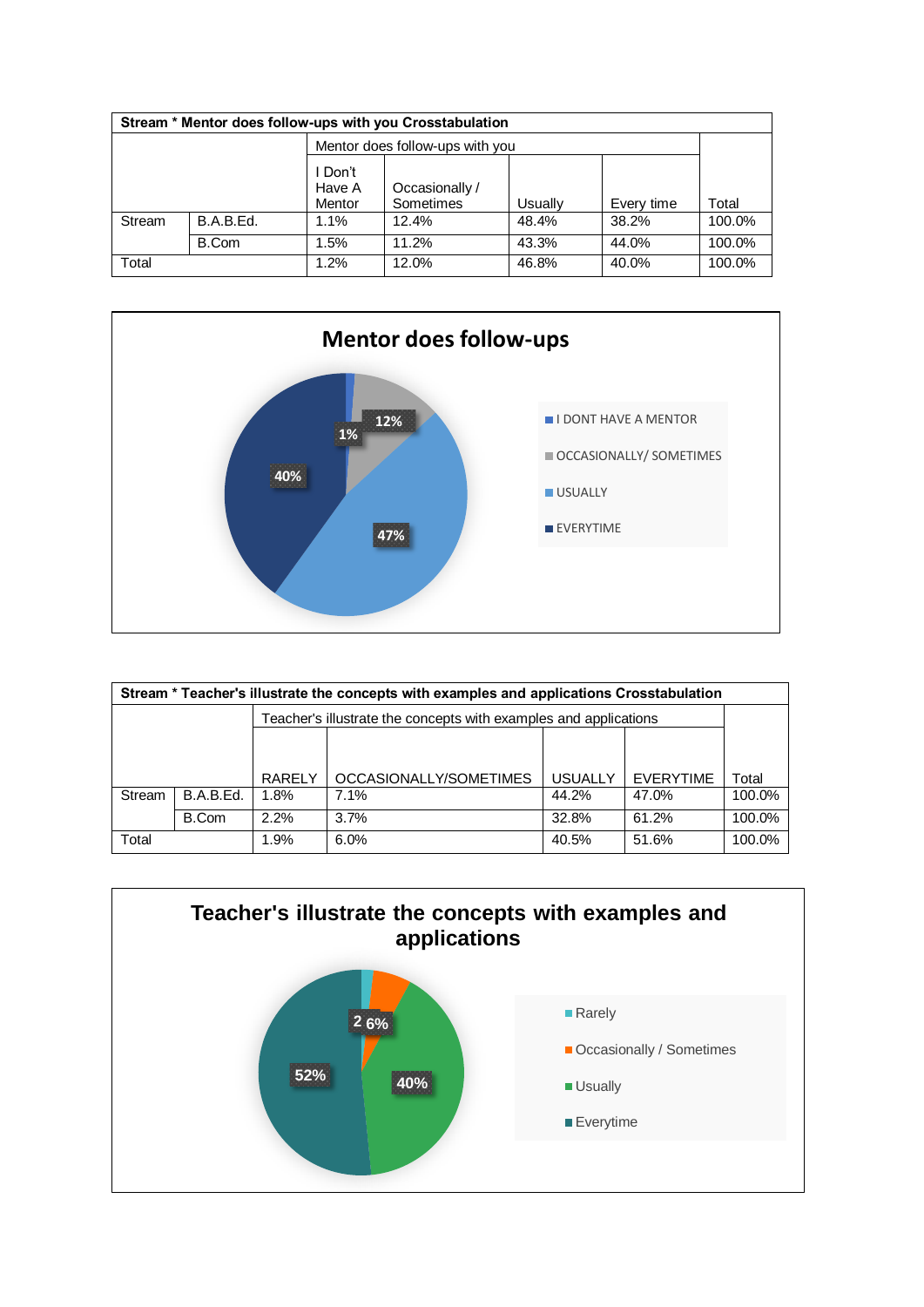| Stream * Teacher's identify your strengths and encourage you by providing right level of challenges<br><b>Crosstabulation</b> |           |                     |                 |           |                   |              |        |  |  |
|-------------------------------------------------------------------------------------------------------------------------------|-----------|---------------------|-----------------|-----------|-------------------|--------------|--------|--|--|
| Teacher's identify your strengths and encourage you by providing right<br>level of challenges                                 |           |                     |                 |           |                   |              |        |  |  |
|                                                                                                                               |           | <b>UNABLE</b><br>TO | <b>SLIGHTLY</b> | PARTIALLY | <b>REASONABLY</b> | <b>FULLY</b> | Total  |  |  |
| Stream                                                                                                                        | B.A.B.Ed. | 1.1%                | 7.1%            | 15.2%     | 41.3%             | 35.3%        | 100.0% |  |  |
|                                                                                                                               | B.Com     | 2.2%                | 2.2%            | 14.2%     | 41.8%             | 39.6%        | 100.0% |  |  |
| Total                                                                                                                         |           | 1.4%                | 5.5%            | 14.9%     | 41.5%             | 36.7%        | 100.0% |  |  |



| Stream * Teachers identify your weaknesses and help you to overcome them Crosstabulation |           |              |               |                  |                |                  |        |  |
|------------------------------------------------------------------------------------------|-----------|--------------|---------------|------------------|----------------|------------------|--------|--|
| Teachers identify your weaknesses and help you to overcome them                          |           |              |               |                  |                |                  |        |  |
|                                                                                          |           |              |               |                  |                |                  |        |  |
|                                                                                          |           |              |               |                  |                |                  |        |  |
|                                                                                          |           | <b>NEVER</b> | <b>RARELY</b> | <b>SOMETIMES</b> | <b>USUALLY</b> | <b>EVERYTIME</b> | Total  |  |
| Stream                                                                                   | B.A.B.Ed. | 3.2%         | 6.7%          | 20.8%            | 41.3%          | 27.9%            | 100.0% |  |
|                                                                                          | B.Com     | 3.7%         | 3.7%          | 14.9%            | 39.6%          | 38.1%            | 100.0% |  |
| Total                                                                                    |           | 3.4%         | 5.8%          | 18.9%            | 40.8%          | 31.2%            | 100.0% |  |

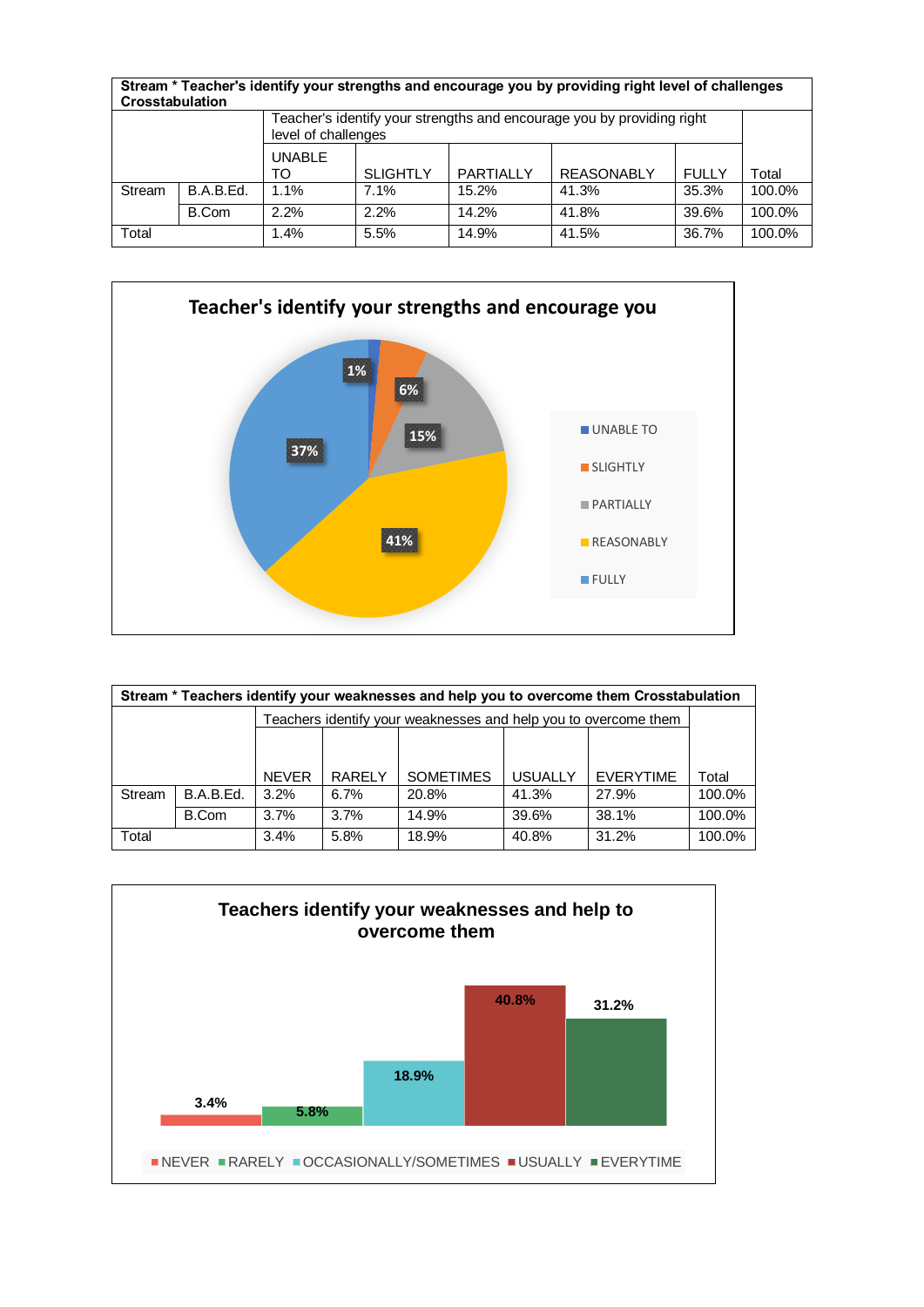| Stream * Students role in the monitoring, review and continuous quality improvement of the teaching<br>learning process Crosstabulation |           |                                    |                 |                |       |                                 |        |  |  |
|-----------------------------------------------------------------------------------------------------------------------------------------|-----------|------------------------------------|-----------------|----------------|-------|---------------------------------|--------|--|--|
| Students role in the monitoring, review and continuous quality improvement<br>of the teaching learning process                          |           |                                    |                 |                |       |                                 |        |  |  |
|                                                                                                                                         |           | <b>STRONGLY</b><br><b>DISAGREE</b> | <b>DISAGREE</b> | <b>NEUTRAL</b> | AGREE | <b>STRONGLY</b><br><b>AGREE</b> | Total  |  |  |
| Stream                                                                                                                                  | B.A.B.Ed. |                                    | 1.8%            | 21.2%          | 53.4% | 23.7%                           | 100.0% |  |  |
|                                                                                                                                         | B.Com     | $.7\%$                             | .7%             | 5.2%           | 63.4% | 29.9%                           | 100.0% |  |  |
| Total                                                                                                                                   |           | .2%                                | 1.4%            | 16.1%          | 56.6% | 25.7%                           | 100.0% |  |  |



| Stream * Teachers use student-centric methods Crosstabulation |           |                |                            |                 |                                       |        |  |
|---------------------------------------------------------------|-----------|----------------|----------------------------|-----------------|---------------------------------------|--------|--|
| Teachers use student-centric methods                          |           |                |                            |                 |                                       |        |  |
|                                                               |           | VERY<br>LITTLE | <b>SOME</b><br><b>WHAT</b> | <b>MODERATE</b> | TO A<br><b>GREAT</b><br><b>EXTENT</b> | Total  |  |
| Stream                                                        | B.A.B.Ed. | 3.9%           | 15.9%                      | 50.9%           | 29.3%                                 | 100.0% |  |
|                                                               | B.Com     | 5.2%           | 9.0%                       | 56.0%           | 29.9%                                 | 100.0% |  |
| Total                                                         |           | 4.3%           | 13.7%                      | 52.5%           | 29.5%                                 | 100.0% |  |

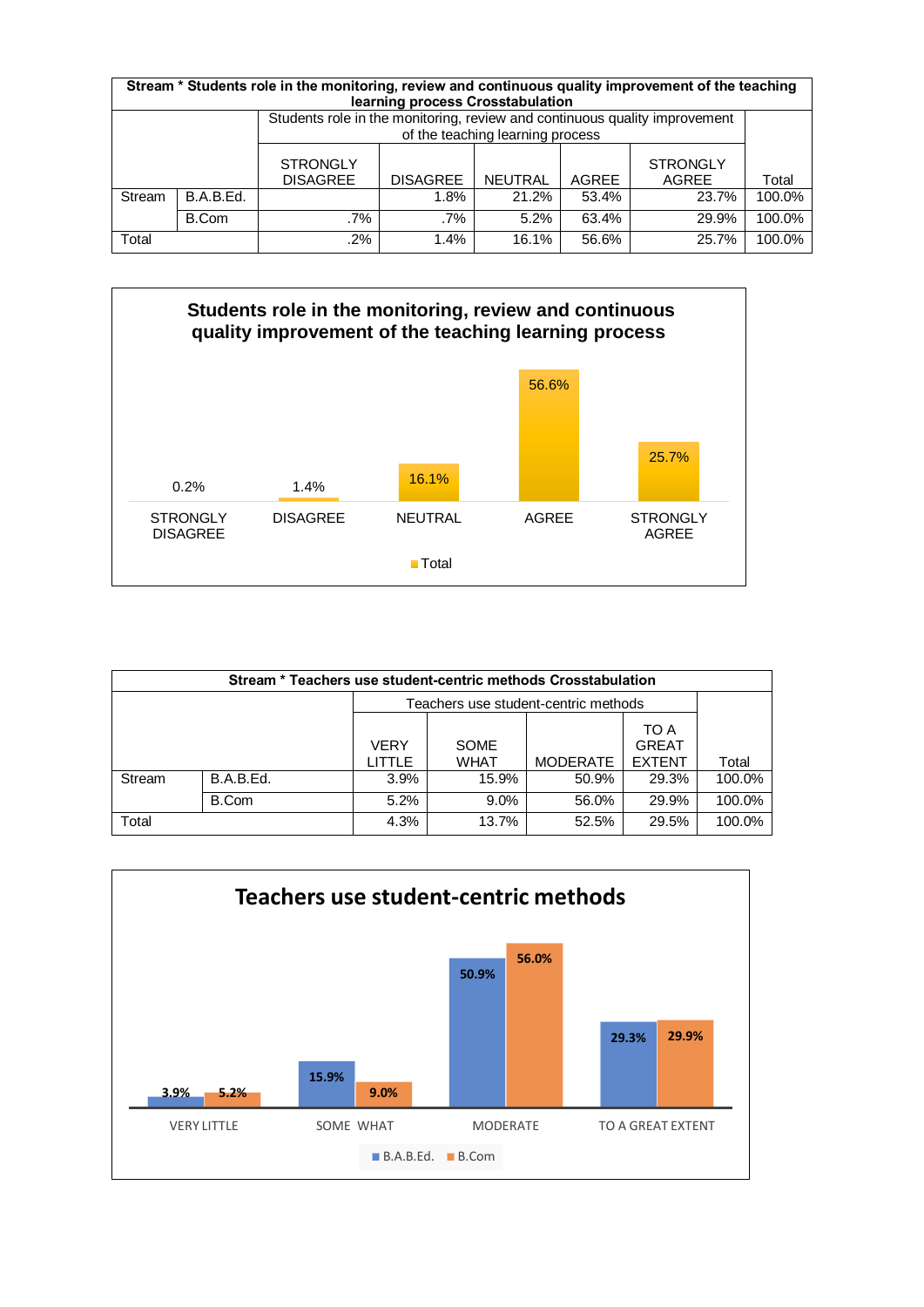| Stream * Encouragement to participate in extra-curricular activities Crosstabulation |           |                 |                                                             |                |       |                 |        |  |
|--------------------------------------------------------------------------------------|-----------|-----------------|-------------------------------------------------------------|----------------|-------|-----------------|--------|--|
|                                                                                      |           |                 | Encouragement to participate in extra-curricular activities |                |       |                 |        |  |
|                                                                                      |           |                 |                                                             |                |       |                 |        |  |
|                                                                                      |           |                 |                                                             |                |       |                 |        |  |
|                                                                                      |           | <b>STRONGLY</b> |                                                             |                |       | <b>STRONGLY</b> |        |  |
|                                                                                      |           | <b>DISAGREE</b> | <b>DISAGREE</b>                                             | <b>NEUTRAL</b> | AGREE | AGREE           | Total  |  |
| Stream                                                                               | B.A.B.Ed. | 0.7%            | 4.6%                                                        | 25.1%          | 45.2% | 24.4%           | 100.0% |  |
|                                                                                      | B.Com     | 2.2%            | 2.2%                                                        | 16.4%          | 53.7% | 25.4%           | 100.0% |  |
| Total                                                                                |           | 1.2%            | 3.8%                                                        | 22.3%          | 48.0% | 24.7%           | 100.0% |  |



| Stream * Institute provides soft skills, life skills and employability skills Crosstabulation |           |               |        |             |                                                                      |               |        |  |  |
|-----------------------------------------------------------------------------------------------|-----------|---------------|--------|-------------|----------------------------------------------------------------------|---------------|--------|--|--|
|                                                                                               |           |               |        |             | Institute provides soft skills, life skills and employability skills |               |        |  |  |
|                                                                                               |           |               |        |             |                                                                      |               |        |  |  |
|                                                                                               |           | <b>NOT AT</b> | VERY   | <b>SOME</b> |                                                                      | TO A GREAT    |        |  |  |
|                                                                                               |           | <b>ALL</b>    | LITTLE | <b>WHAT</b> | MODERATE                                                             | <b>EXTENT</b> | Total  |  |  |
| Stream                                                                                        | B.A.B.Ed. | 1.4%          | 5.3%   | 13.1%       | 43.5%                                                                | 36.7%         | 100.0% |  |  |
|                                                                                               | B.Com     | $.7\%$        | 3.7%   | 10.4%       | 46.3%                                                                | 38.8%         | 100.0% |  |  |
| Total                                                                                         |           | 1.2%          | 4.8%   | 12.2%       | 44.4%                                                                | 37.4%         | 100.0% |  |  |